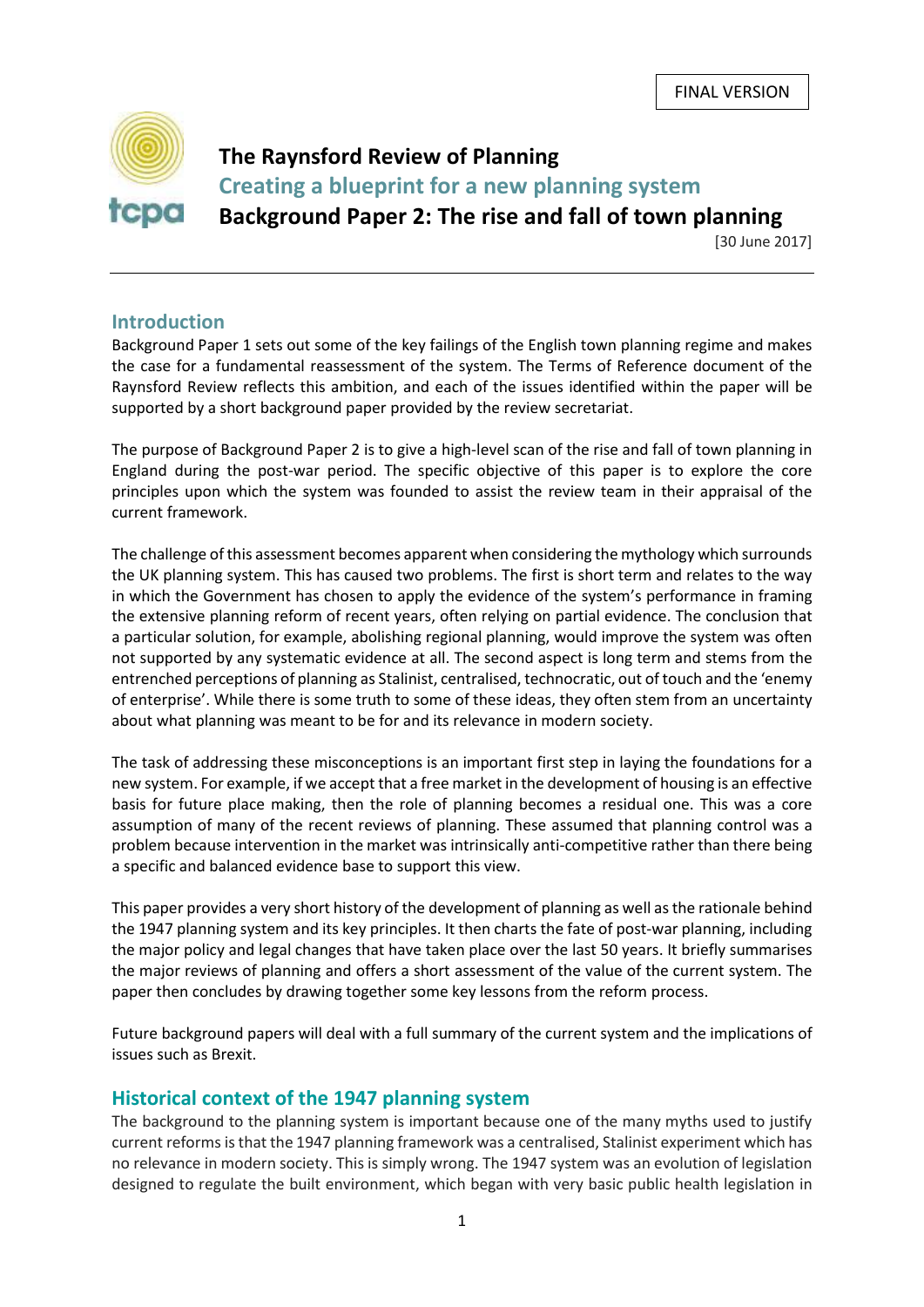the 1870s<sup>1</sup>. This resulted in the development of millions of byelaw terraced houses but failed to deal with issues of wider environmental and social infrastructure. Local authorities were responsible for ensuring that each home had basic sanitation and minimum street widths, but everything else was left unregulated. Despite the occasional example of private philanthropy, the majority of housing was of poor quality and lacked any consideration for basic services. The first planning legislation in  $1909^2$ was the result of concern over basic living standards and the wider campaign for high-quality place making, led by the Garden Cities movement. The DNA of town planning was a complex fusion between these two pragmatic and idealistic forces. This was reflected in the debates surrounding the 1909 act, which sought to promote rational planning and create beauty for everyone. The legislation allowed local authorities to promote town planning schemes to deal with housing needs. However, in common with all the legislation up to 1939, it had two critical flaws:

- 1. Requirements for planning schemes were voluntary, so many places did not prepare them.
- 2. Local authorities had no way of effectivity enforcing their plans because there was no need for landowners to apply for planning permission. To prevent development of land, a local authority would have to pay a landowner full compensation. As Winston Churchill pointed out in 1909, local authorities also had no way of recouping any of the increase in land values which resulted from the provision of key infrastructure such as water, transport and energy. This 'unearned increment<sup>'3</sup>, as Churchill put it, was seen as a basic inequality between a minority of land owners and the interests of the wider public.

Planning in the inter-war period was marked by some notable successes, particularly the increase in subsidies for public housing and the adoption of demanding housing design requirements (far exceeding today's standards) which were laid down in 1919<sup>4</sup>. Around 1.1 million council houses were built between the wars, while over 300,000 were demolished in slum clearance programmes. In the 1930s alone 2.7 million homes were delivered by the private sector, some of which by public subsidy.<sup>5</sup>At its highest level, in 1936, 250,000 homes were built for owner-occupation, resulting from a combination of cheap credit and low land costs. The majority were built around London but, even there, by 1939 supply had outstripped demand. (In comparison, in 1967, by which time we had had 20 years of comprehensive planning, there were 380,000 completions, of which 181,000 were council houses<sup>6</sup>.)

However, the planning system was weak and fragmented and could not deal with the chronically-poor housing conditions<sup>7</sup>; nor could it deal with expansion of private sector housing which, particularly in London, had begun to spread along arterial routes. This development aped the standards of public housing but had little or no wider provision for social infrastructure and was characterised as 'uncoordinated urban sprawl'. Efforts to control this began with the Ribbon Development Act of 1935 and would culminate in the designation of London's green belt in 1955.

Concern regarding uncoordinated growth in the South East was compounded by the rapid and disproportionate decline of Northern industrial areas during the early 1930s. The Special Areas Act

6 Ibid.

 $\overline{a}$ 

<sup>1</sup> *Public Health Act (1875).*

<sup>2</sup> *Housing and Town Planning Act (1909).*

<sup>&</sup>lt;sup>3</sup> Attributed to a speech given by Winston Churchill at the King's Theatre, Edinburgh on 17 July 1909.

<sup>4</sup> The Tudor Walters Report. (1919) *Report of the Committee on Questions of building Construction in* 

*connection of the Provision of dwellings for the Working Classes*, Cd9191, London: HMSO.

<sup>5</sup> Lawless, P. Brown, F (1986) *Urban Change and Growth in Britain*. London: Harper and Row.

 $7$  There was further planning legislation in 1919, 1923 and 1932 but other than London it did not result in many examples of successful and comprehensive planning schemes.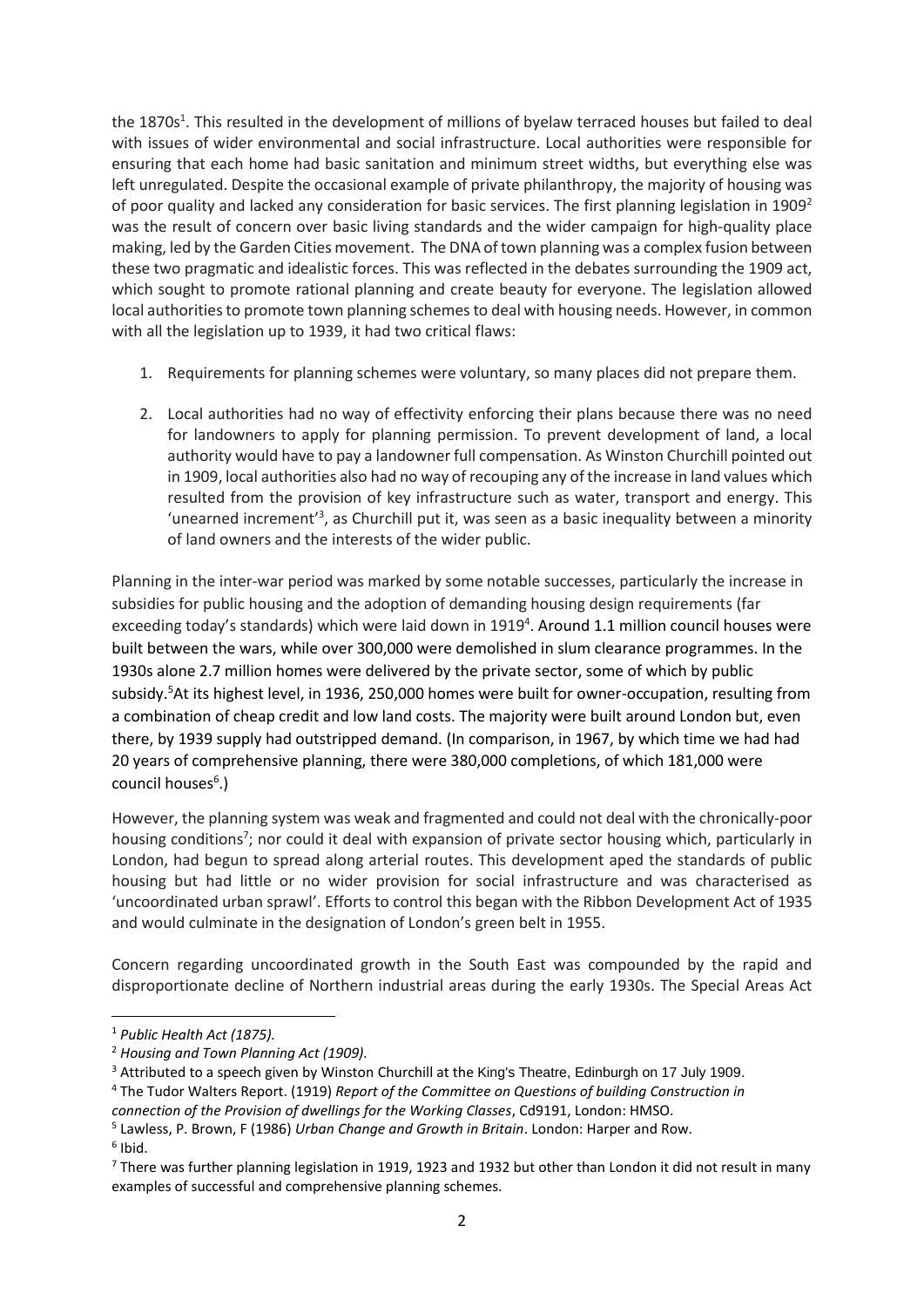(1934) had begun to recognise the need for wider action to rebalance the economy and deal with widespread industrial dereliction and contamination of vast areas of the industrial North and Midlands. The Government established the Barlow Commission<sup>8</sup> in 1938 which examined the evidence of this decline and argued for a comprehensive, planned response.

Two things are striking about this pre-war record:

- 1. Left predominantly to the market, the development of the built environment for housing and industry resulted in a range of complex market failures which, by the late 1930s, were having a chronic impact on people's welfare. The most striking example of this is the poor housing conditions seen in the Private Rented Sector which, despite some action, persisted as a chronic problem at the outbreak of the Second World War. This has also led to growing economic inefficiencies (for example, in relation to transport congestion and provision of modern business premises).
- 2. The case for intervention was not primarily ideological but a pragmatic response to these problems which commanded wide cross-party support.

### **The post-war planning settlement**

The wartime experiences of strategic planning – a need for large-scale reconstruction and wider political imperatives to sustain the morale of what was a 'citizen's' army - each helped realise the 1947 system. This was a special political context in which there was an acknowledgment of the legitimate role of the state in the development of land, a consensus which has not applied for the last 40 years. The wider civil society debate on planning was also vibrant and encouraged by high-profile public campaigns on planning and housing, led by leading wartime figures such as J. B. Priestly and the actor John Mills, and by a dynamic and respected planning movement whose advocacy for a better society was expressed as much through cinema<sup>9</sup> as through technical reports.

The technical case for planning was nonetheless impressive. The publication of the Barlow Report (and the two minority reports) in 1940, which recommended a national plan, was further supplemented by the Scott Report<sup>10</sup> on land utilisation and the Uthwatt Report<sup>11</sup> on compensation and betterment. Lord Reith was commissioned to examine the implementation of new towns<sup>12</sup>. The chairs of each of these committees were in every sense conservative and produced practical assessments of the economic and legal challenges of effective planning. While Barlow was commissioned by the pre-war Conservative administration, both Scott and Uthwatt were initiated by the wartime coalition Government led by Churchill and informed by the 1944 white paper 'The Control of Land Use', which set an ambitious agenda for effective planning.

The case for effective planning was not just limited to technical planning reports; it was a mainstream part of the wider construction of the welfare state and was featured strongly in the 1942 Beveridge Report. It is worth reflecting on why the public remain committed to the NHS while there is little or no public awareness of the value of planning.

The Beveridge Report<sup>13</sup> reflected the wider consensus as to the case for planning based on welfare economics. Land is a special kind of commodity; it is finite, fixed in space and of diverse character. Land is also a primary factor in production, upon which diverse activities from housing to food generation rests.

9 See, for example, Paul Rotha's feature length film '*Land of Promise'* 1946

 $\overline{a}$ 

<sup>&</sup>lt;sup>8</sup> Report of the Royal Commission on the Distribution of the Industrial Population. (1940) Cmd 6153. London: HMSO.

<sup>10</sup> *Report of the Committee on Land Utilisation in Rural Areas.* (1942) (The Scott Report) Cmd 6378, London: HMSO.

<sup>&</sup>lt;sup>11</sup> The Final report of the Expert Committee on Compensation and Betterment. (1941) (The Uthwatt Report) Cmd 6368, London: HMSO.

<sup>&</sup>lt;sup>12</sup> The New Towns Committee Final Report. (1946) (The Reith Report) Cmd 6876, London: HMSO.

<sup>13</sup> Social Insurance and Allied Services. (1942) (The Beveridge Report) London: HMSO.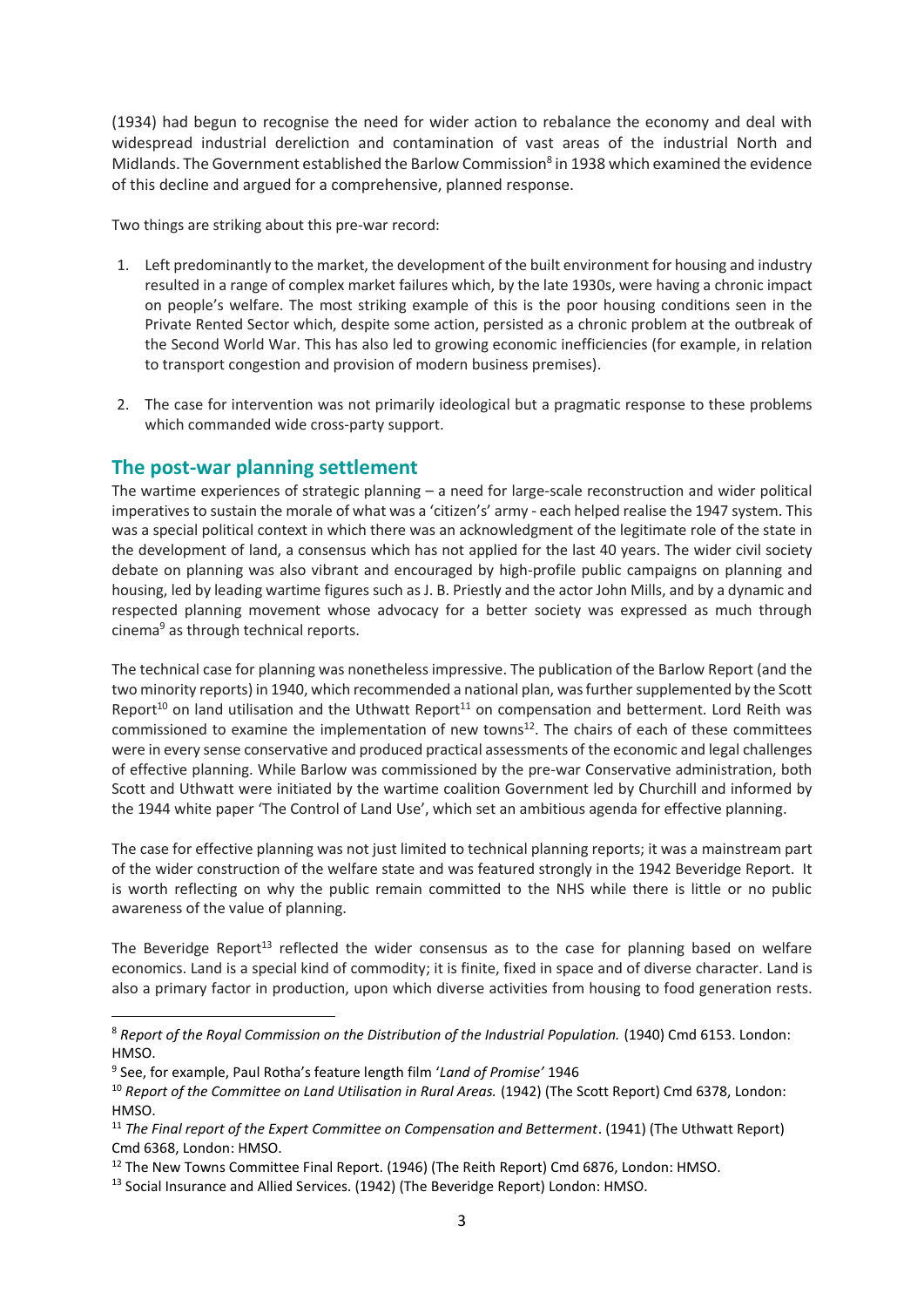The outcomes of the development of land produced complex externalities, including potentially severe impacts on the welfare of people. These externalities cannot be completely internalised by the market and, in relation to land, lead to the inefficient allocation of resources. In 1939, these externalities were all too visible, from vast industrial dereliction<sup>14</sup> to slum housing and poor infrastructure. In economic terms, land, and some of its major outputs such as healthy environments, had significant public-good characteristics, and it followed that the state should have a significant role in the control and development of land.

The clarity and quality of the reports upon which the 1947 system was based are still striking. Uthwatt, for example, focused primarily on the question of betterment. In short, if the state had nationalised the right to develop land then it follows that the increase in value created by the grant of permission should accrue to the state. The report recommended a comprehensive land-taxation system, which is described below.

# **The core principles of the 1947 planning system**

The '1947 planning system' is shorthand for a range of measures which, taken together, form the basis for land management in the post-war era. As well as the designation of national parks<sup>15</sup>, the system was framed with both positive, large-scale place making powers, embodied in the New Towns Act (1946), and powers for more local control and positive planning in the Town and Country Planning Act (1947). Both measures were intended to be delivered as a package, but there was an implicit understanding that the 1946 Act was designed to deal with major population changes such as decentralisation of population in the South East and industrial renewal in the North. There were also powers for the restriction and positive promotion of industrial development through the *Distribution of Industry Act*. <sup>16</sup> Complex though this now seems, it created a system capable of fulfilling the social, environmental and economic objectives of reconstruction and long-term land management. Even though the record of delivery was soon to be challenged there is a logic and clarity to the structure of the system which has never been matched. There were seven foundational elements to the 1947 system:

- 1. **Comprehensive control of land use**. All land was to be subject to control, but from the beginning there were exceptions on agriculture and forestry, which were tightly controlled through other policies. Certain classes of minor household building were also to be permitted and would not require planning permission.
- 2. **Nationalisation of development rights**. Landowners lost the right to develop their land. They could enjoy the existing use, and those whose land was about to be developed could apply for one-off compensation. To develop land for a new use, you had to apply for planning permission. To offset the loss of these rights, an appeal system was established which gave applicants - but not the community - a right to have refusal tested by the Planning Inspectorate.
- 3. **Comprehensive land taxation**. The 1947 system taxed the increase in land values which accrued at the grant of planning permission at 100%. The money was to accrue to the Central Land Board to then be used for housing and infrastructure development.
- 4. **Locally accountable**. Despite a debate at the time as to whether to give power to the Central Land Board, the functions of local plan making and development control were given to local Government. This forever welded the fate of planning to the wider fate of local Government powers, finances and boundary reforms. **Significantly, the 1947 system gave planning to county councils and county boroughs. This reduced the number of planning authorities set up under pre-war legislation by 90%, to around 145 (less than half the number we have now).** Citizens were also given implicit rights to object to plans and planning applications, and in practice had the right to appear before planning inspectors at the examination of local plans.

**.** 

<sup>&</sup>lt;sup>14</sup> The scale of this problem in areas such as the North East and West Midlands was breathtaking.

<sup>15</sup> National parks and *Access to the Countryside Act (1949).*

<sup>&</sup>lt;sup>16</sup> Distribution of Industry Act 1945.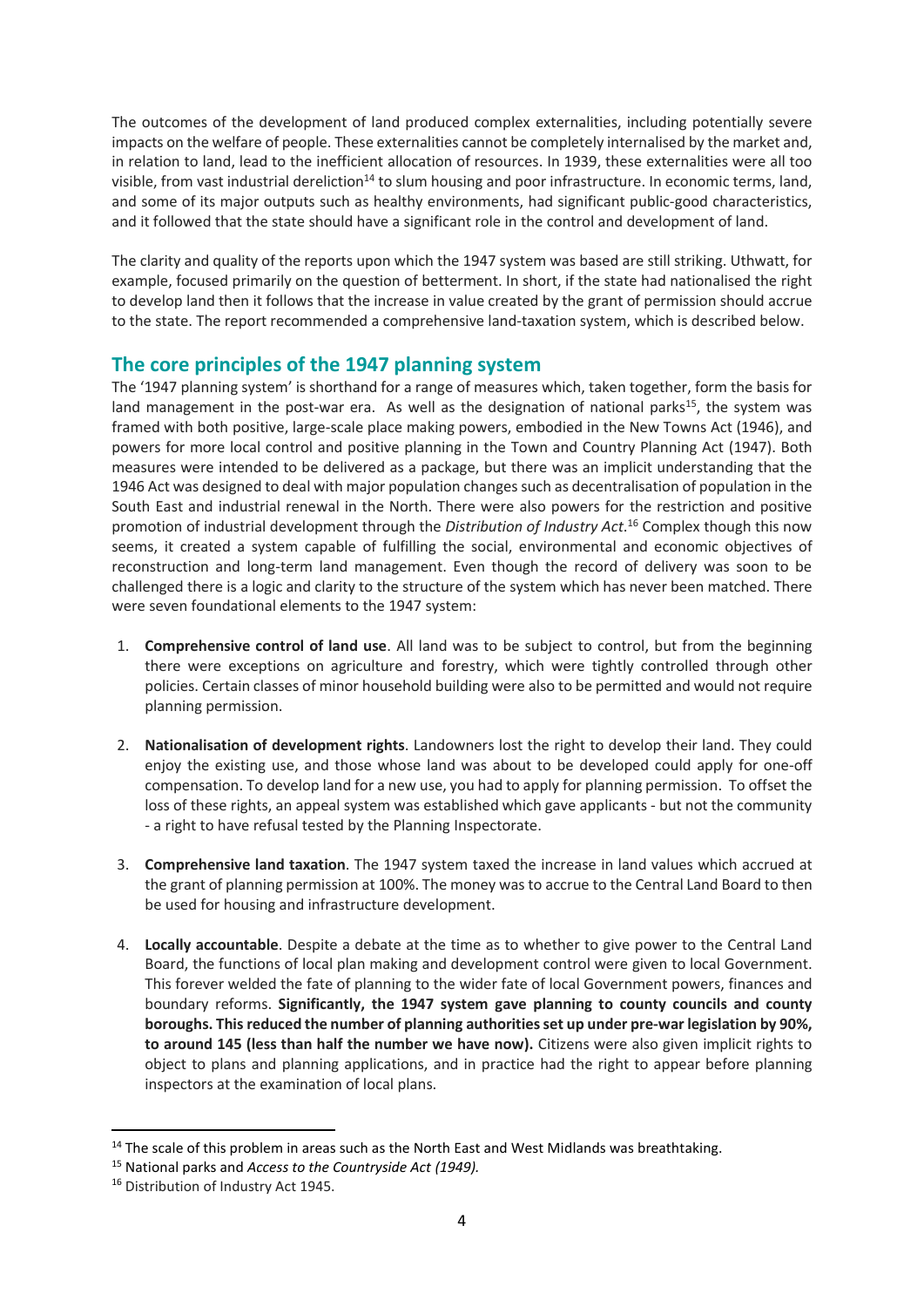- 5. **Discretionary decision-making**. Unlike the majority of international planning systems, particularly those in the USA, the 1947 system was discretionary rather than zonal. The plan was the basis for decision-making but it did not determine the final outcomes. Planners and politicians used their discretion to balance the provisions of the plan with other material considerationsto reach a decision. The US style 'zonal plan' has less discretion. Development that meets the requirements of zonal ordinances will be permitted and those that do not will be refused. Both systems have significant draw backs, but the 1947 system was designed to be more flexible and allow for the professional judgement of planners and the political input of politicians. Arguments about the status of the 'plan-led' system stem from the decision to adopt a discretionary system. It is significant that recent reforms have tried to introduce zonal planning measures into an essentially discretionary system.
- 6. **Central supervision**. The act was accompanied by a new Government department in which a Secretary of State had extensive reserve powers over the planning system. In the case of new towns these powers were clear, but for the other areas of town planning they created an ongoing and uncomfortable relationship on how much central Government should intervene over policy and practice.
- 7. The system assumed the use of new town development corporations for large-scale growth to deal with major demographic change by using the powers of the New Towns Act (1946).

It is also worth noting that all of this legislation assumed a wider acceptance of the social objectives of planning, which were extensively articulated by ministers who thought that legislation was justified but did not find expression in the legislation itself.

# **Did the system work?**

One of the striking aspects of the English planning regime has been the near-constant level of change which the system has been subject to. The 1947 system was operational for six years before major reform in 1954 $^{17}$  removed the 'betterment' provisions by abolishing the development charge. New towns legislation fared somewhat better, but major legal changes to the compensation code in 1959 made it much harder for both local authorities and development corporations to purchase land at its current use value. By the end of the 1950s, betterment values, which were the property of the state, had been effectively given back to landowners while the control of land remained in place. This was to have long-term implications for land speculation and the ability of the public sector to lead development in the same way as many other European municipalities. None of these changes were based on evidential review of the system but instead on very powerful lobbying by those representing the interests of land owners and by the unreasonableness of a land tax set at  $100\%^{18}$ .

In the two decades after the regime came into force there was outstanding success on housing and place making, on conservation and the environment, and on the growth of knowledge and expertise in planning. The 1947 planning system oversaw the greatest level of house building in the history of the nation and, while there were other powerful reasons for this success, the 1947 settlement facilitated this growth with an unprecedented concern for coordination and design, including the provision of 32 new, large-scale communities. There were also key problems:

- There was a lack of strategic planning in England. Despite the powers for voluntary joint-planning committees, cooperation between Local Planning Authorities (LPAs) was rare.
- The rate of plan formulation was patchy and very slow.
- Plans were not kept up to date and were of variable quality and content.
- At the national departmental level, there was a lack of coordination between town planning and other ministries such as transport and economy.

1

<sup>17</sup> The *Town and Country Planning Act (1954).*

<sup>18</sup> The Uthwatt Report had recommended 75%.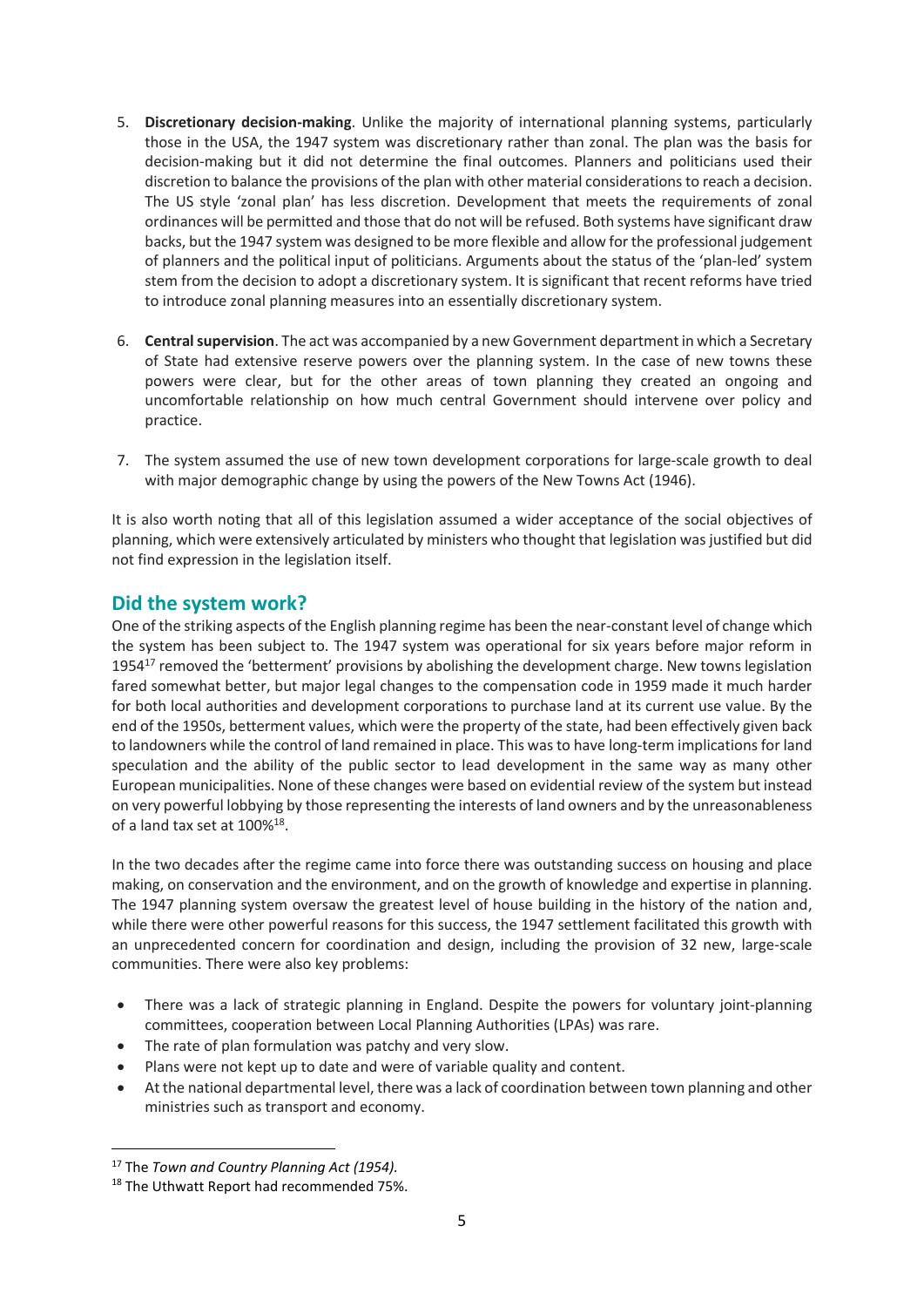• By the early 1960s there was a growing concern that there was a disconnect between planning and people.

#### **Box 1 Green belt**

1

The concept of a 'green belt' has a long, utopian tradition<sup>19</sup> which was eventually introduced as a policy tool in 1955 through Ministerial Circular 42/55. The TCPA had been the major advocate of the policy, although this was based on the assumption of an active programme of new towns and town expansion beyond the green belt. For the public, green belt designations have since become the ultimate expression of the planning system. However, modern designations have five significantly different purposes and are now subject to a historic deregulation in the 2017 housing white paper<sup>20</sup>. The gap between the public perception of a green belt as 'fixed for all time' and the reality of current practisesis a real source of tension in the system. Urban containment has been one of the greatest successes of the system but, once disconnected from a comprehensive programme of new communities, the metropolitan green belt has become marooned and subject to increasing criticisms both for its lack of public access and as a barrier to meeting housing needs.

### **Previous reviews of the Planning system**

By the early 1960s concerns began to be focused on the slow delivery of development plans and the wider issues of public participation. These concerns sparked the first major review of the system, which began in earnest with the 1965 Planning Advisory Group (PAG)<sup>21</sup>. The PAG focused primarily on the effectiveness of development plans and led to the reforms of 1968 – subsequently framing the structure plan and local plan system – which lasted until 2004. **One legacy of this period was fragmentation of planning responsibilities between different local authorities.** The 1968 reforms assumed the introduction of a unitary local government, with both structure and local plans being carried by the same body. The 1972 Local Government Act created the dual system of unitary and two-tier counties and districts, and split planning functions between them, giving structure plansto county councils and development management and local plans to district councils<sup>22</sup>. This broke the institutional logic and simplicity of the 1947 system, a situation which has never been resolved.

The first major review of development management was published by George Dobry<sup>23</sup> in 1975. It is significant that both reports essentially took the core objectives of planning as 'read and proceeded' to propose procedural changes to the system.

There are some striking, common features of these past reviews:

- they focused on key aspects of planning procedure but were not reviews of the system in the round;
- they were concerned primarily with 'speeding up the system';
- they accepted that democratic planning in the public interest was a given and did not examine the outcomes of planning;
- *and* they produced, overall, highly procedural responses to 'fixing' the system.

The 1969 Skeffington Report<sup>24</sup> was an exception to this pattern. Skeffington focused overwhelmingly on public participation in the system, reflecting the growing desire for direct community participation in planning in a context where major decisions on urban renewal were seen to have marginalised the voice

<sup>&</sup>lt;sup>19</sup> Howard saw the green belt as a vital aspect of Garden Cities although its purpose was more creative than was proposed in 1955. The green belt had featured in Abercrombie's 1943 County of London Plan as an essential part of decentralisation policy.

<sup>&</sup>lt;sup>20</sup> The TCPA policy statement on green belt sets out these issues in more detail.

<sup>21</sup> The Planning Advisory Group, (1965) *The Future of Development Plans*, London: HMSO

<sup>&</sup>lt;sup>22</sup> Counties kept development control powers on waste and minerals.

<sup>23</sup> Dobry, G. (1975) *Review of the Development Control System,* DOE

<sup>&</sup>lt;sup>24</sup> Skeffington, A. (1969) Committee om Public Participation in Planning, London: HMSO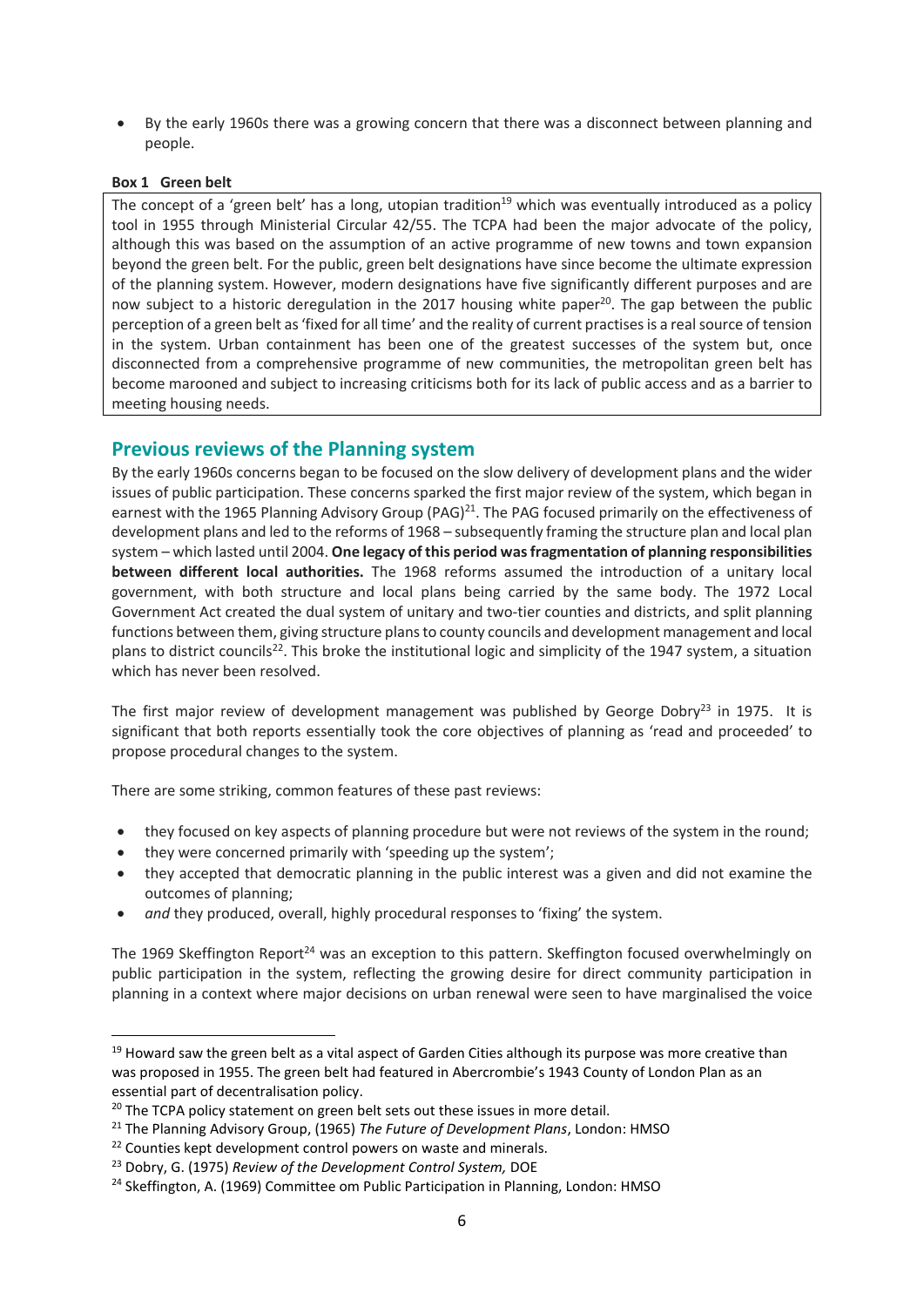of some communities. The report reinforced a culture change in planning practice from a passive view of consultation with communities to a genuine desire to shift power to the community. It is significant that, while there have been repeat reviews on planning procedure, there has never been a repeat of Skeffington. The last Government-sponsored study on people and planning was an attitudinal survey in 1995. Despite significant changes in public attitudes and the nature of society, the Government has not sought to comprehensively understand the key end-users of the planning system: the wider public.

It is significant that much of the analysis and recommendations contained within these reports relates closely to contemporary debates on the system but that, on the whole, there is very low awareness amongst contemporary policymakers on the lessons of these past reforms.

Each of the reviews resulted in legal and policy changes from Government and reflected the increasing concerns surrounding economic decline. However, the literature is clear that the system was dominated as much by legal judgements as it was by policy. The meaning of materiality, the weight of the development plan and the discretion of elected members each produced reams of important case law<sup>25</sup>. This was a perfectly legitimate function of the courts but it led to some unintended consequences which remain unresolved to this day - not least, the power of elected members to act politically in planning decisions.

While there were major changes to planning policy objectives in the 1980s, there were no major Government reviews of the system, although there were radical policy changes (set out below). The Nuffield Report<sup>26</sup> of 1986 was an independent examination of the system which proposed some procedural change. It also noted that there was a wider decline in consensus about the objectives of planning and a fragmentation of public attitudes. The 1989 Carnwath Report<sup>27</sup> was again a focused review of planning enforcement procedure.

The 1990s were marked by a growing concern over probity in decision making following a series of highprofile corruption cases in local Government. The Nolan report<sup>28</sup> of 1997 was commissioned to address these concerns. Although widely taken as restricting the remit of politicians, Nolan explicitly recognised their political function but tried to bound these functions with codes of conduct to limit behaviours which had no legal or ethical connection with the planning decision (such as family loyalties).

During the last 20 years, the review of planning has changed in character in two important ways:

- First, rather than looking at aspects of planning process such as plan-making, the ToR of reviews have focused on the system's ability to achieve one primary outcome and that is the provision of housing units. The Barker reviews<sup>29</sup> of planning (2002-2004) reflects this imperative and were commissioned primarily by HM Treasury.
- Second, these contemporary reviews have had much more limited resources and timescales, and have consequently been able to involve fewer voices from the wider public and planning community.

The tight focus of these reviews reflected a prior conclusion amongst departments such as HMT that planning was intrinsically anti-competitive. As a result, while previous reviews began by accepting that democratic planning in the public interest was designed to modify market behaviours, these reviews did not work from that foundation. If the core 'exam question' of previous reviews had been how the system should operate democratically for a range of users, the new exam question was focused on how the system should work for the promoters of development. There are significant consequences of applying such preconceptions when reviewing the planning system:

**.** 

<sup>25</sup> McAuslan, P. (1980) *The ideology of Planning Law*. Oxford: Pergamon.

<sup>26</sup> Nuffield Foundation (1986) *Town and Country Planning*. The Nuffield Foundation.

<sup>27</sup> Carnwath, R. (1989) *Enforcing Planning Control*, London: HMSO.

<sup>28</sup>*The Nolan Committee, Standards in public Life*. (1995) London: HMSO.

<sup>29</sup> *The Barker Review of Land Use Planning*. (2006) London: HMSO.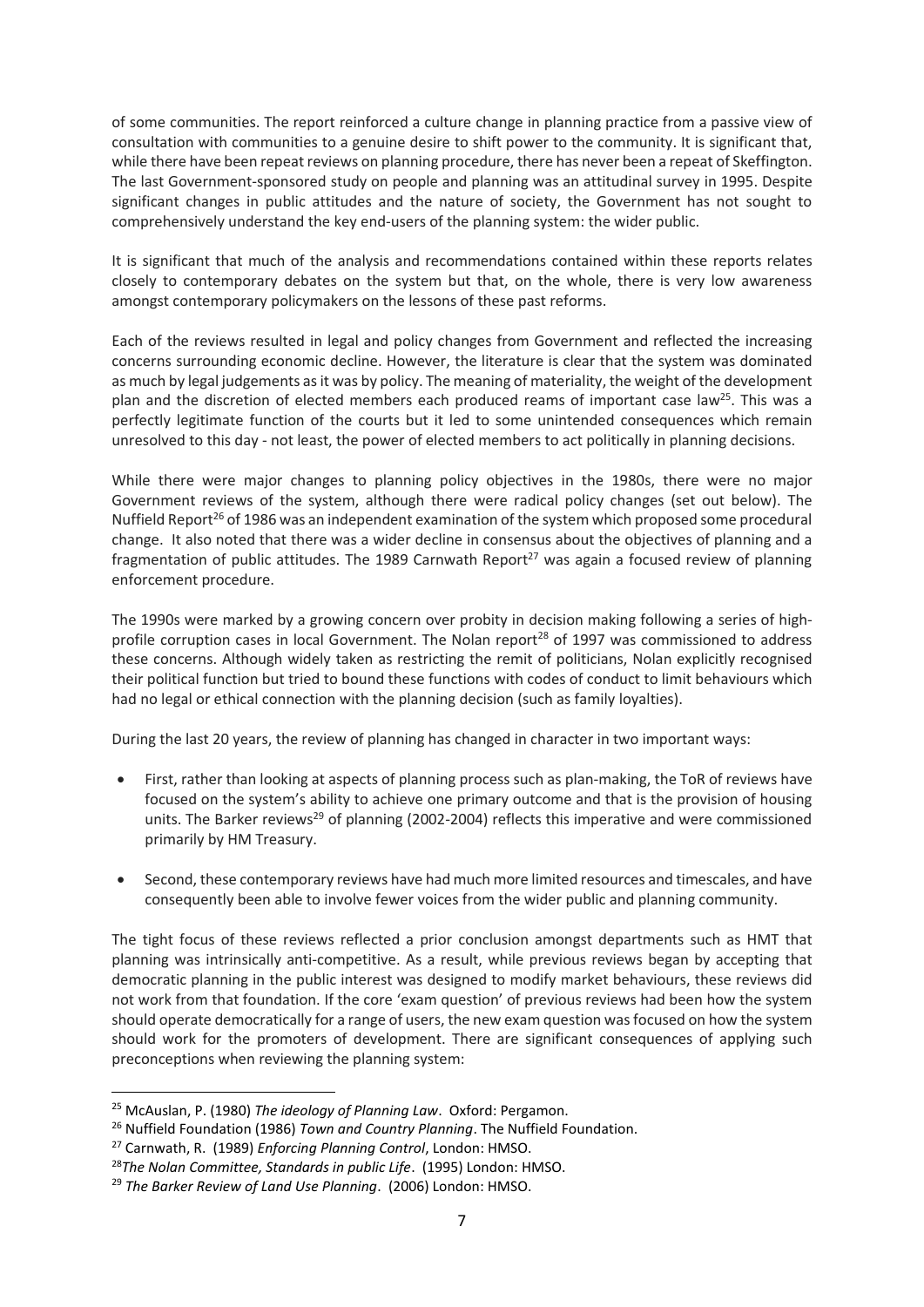- People's involvement in planning is no longer characterised as due process but as 'delay'. This was a major watchword in the reform of planning, but none of the reviews of the last 20 years have defined what 'delay' means or how it can be distinguished from legitimate community rights.
- In order to cast planning as anti-competitive it is also necessary to have a highly-selective evidence base. So, while there is limited evidence of, for example, the transaction costs of planning, none of the reviews accepted that planning had monetarised financial benefits in delivering wider public goods. At no point was this basic cost-benefit equation ever populated with benefits.

Even with this operational context, significant reviews, such as those led by Kate Barker, have endorsed the need for a spatial planning system which recognises democracy and wider public interest. It is true, however, that they often accepted a dominant role for market values in all aspects of the planning framework.

The latestreviews of planning have tended to accept this position and have returned to a highly-procedural view of the system designed to assist applicants. The Local Plan Expert Group (LPEG) report<sup>30</sup> is an example of this approach in relation to development plans. While many of the LPEG recommendations dealt with the management of the development plan process, it went so far as to suggest the removal of the public right to be heard in the examination of development plans on the grounds that this would speed up the preparation of plans and save costs. It is worth noting that there have also been a series of important parliamentary enquires on planning issues but none of these have examined the system in the round<sup>31</sup>.

The exception to this rule is the Royal Commission on Environmental Pollution's  $23<sup>rd</sup>$  report, 'Environmental Planning', published in 2002<sup>32</sup>. Of all the reviews of planning over the last 30 years, this is the most rigorous and insightful. The recommendations remain useful even if, in retrospect, the reports focus on making a system fit primarily for the environmental challenges facing society limited its scope. The report remains our best template for how a review of planning might best be structured and presented. It is interesting to note that the report summarises the institutional structures of planning as they were in 2002 and how **significantly more complex** this picture now is after the impact of planning reform and the devolution agenda.

#### **Key post-war changes to planning legislation and policy.**

The following list recordssome of the key milestone in the reform of planning from the mid-1960s onwards.

- 1967 The Land Commission Act reintroduces betterment taxation but at a lower rate.
- 1968 The Town and Country Planning Act introduces structure plans and local plans, reshaping the 1947 development plan framework.
- 1964-70 The establishment of a voluntary regional planning cooperation, most notably through bodies such as SERPLAN.
- 1969 The Skeffington Report on public participation reflects the need for genuine community participation in decision making and is marked by the foundation of a series of initiatives such as Planning Aid and tools such as Planning for People to directly empower citizens in the planning process. This period also saw the formalisation of the 'right to be heard' and the beginning of a campaign for third-party rights or appeals in planning.

1

<sup>30</sup> *The Local Plans Expert Group: report to the Secretary of State*. 2016.

<sup>&</sup>lt;sup>31</sup> For example, the DCLG select committee inquiries into the NPPF in 2012 and in 2016.

<sup>&</sup>lt;sup>32</sup> The Royal Commission on Environmental Pollution, 23<sup>rd</sup> Report, (2020) 'Environmental Planning' London: HMSO.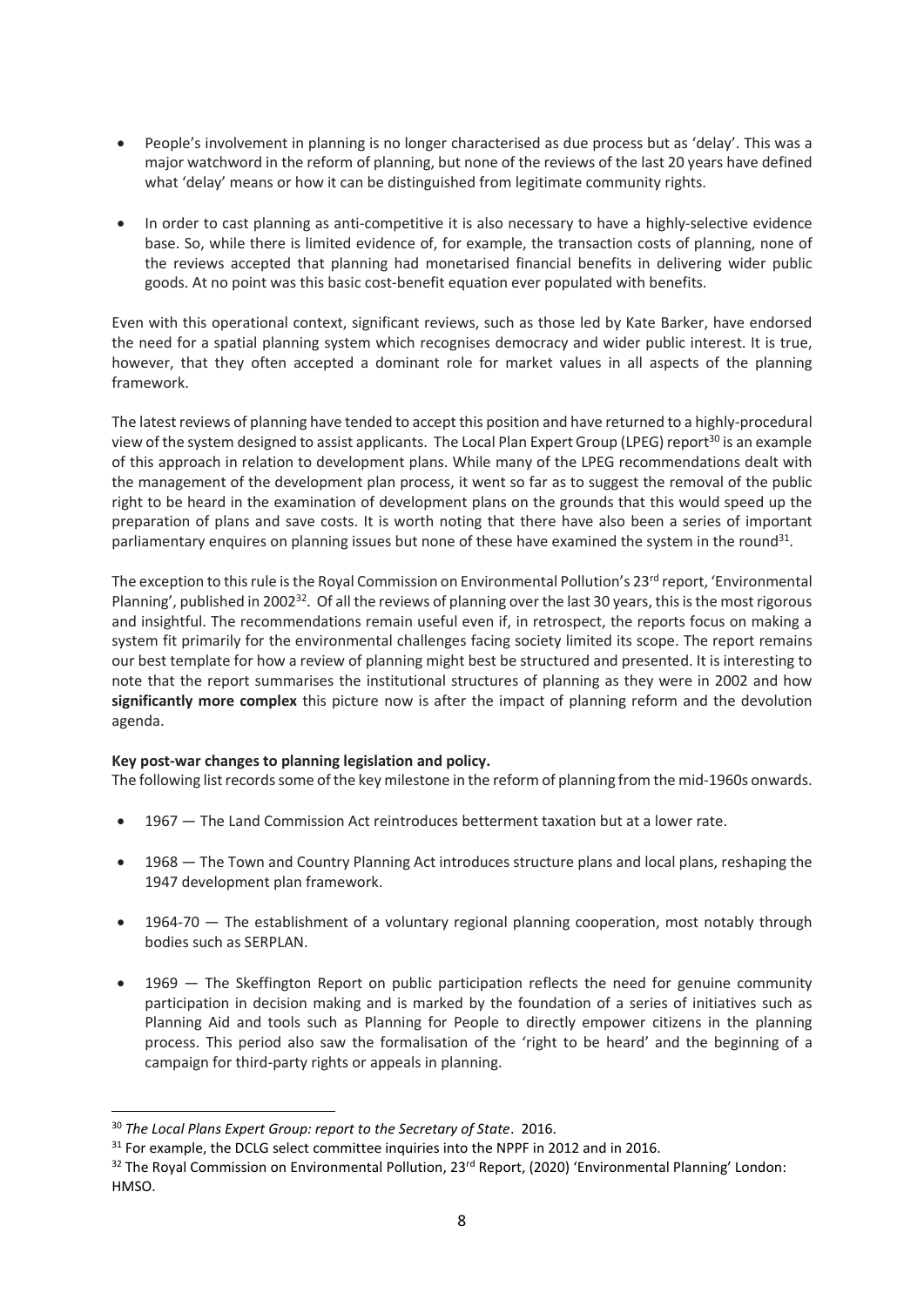- 1970 The final designation of a new town, in Central Lancashire.
- 1972 The Local Government Act splits the responsibilities for planning between counties and districts and updates the powers to secure panning gain contributions, which begin to be widely used to try and recoup betterment.
- 1972 The 'Development and Compensation' white paper signals the end of 'betterment' taxation.
- 1975 The land white paper marks the reintroduction of comprehensive betterment taxation through the Community Land Tax Act (1976).
- 1977 The 'Policy for the Inner Cities' white paper marks the end of consideration for investment in new towns, with a new focus on city regeneration.
- 1980 Community Land Tax is abolished.
- 1981 The New Towns Act consolidates legislation. HM Treasury forces early repayment of new town development corporation loans and winds up the programme, leaving the new towns without an asset base for renewal or, in some cases, a means to finish the development of the town.
- 1985 The 'Lifting the Burden' white paper is published, which made the case for the major deregulation of planning and building regulations. In practice this had little impact on the structure of planning but reinforced the presumption in favour of development and, by 1987/8, resulted in record numbers of successful planning appeals.
- 1985 A new Budget announces the abolition of all development taxation.
- 1986 Non-statutory regional planning guidance is introduced and 13 RPGs are issued (up until 1996). The guidance is designed to inform structure plans but is of a weak status in decision making and has very limited mention of public engagement.
- 1987 The implementation of the Environmental Impact Assessment (EIA) directive marks the beginning of a transformative role for EU legal requirements and, more than any other domestic law, reshapes planning practice on key environmental and social issues.
- 1988 The success rate of planning appeals for housing reaches a record high of 43%, resulting in widespread concern that the system has become 'planning by appeal'<sup>33</sup>. The long-term average was around 33%.
- 1990 The Town and Country Planning Act consolidates planning legislation and remains the primary legal basis of the planning system. This Act has since been amended multiple times and in complex ways, such as the introduction of neighbourhood planning provisions through the schedules of the 1990 Act to avoid some of the provisions of the 2004 legislation.
- 1991 The Planning and Compensation Act proposed modest changes to the responsibilities on plan making but, during the passage of the bill, the Government accepted an amendment which reinforced the status of a development plan in decisions and framed the 'plan-led' system, which survived until 2012.
- 1992 The publishing of Planning Policy Statement 1 (PPS1) introduces sustainable development as the key objective of the planning system.

 $\overline{a}$ 33 In 2013 the appeal success rate for major housing touched 59% in one quarter, with little political commentary.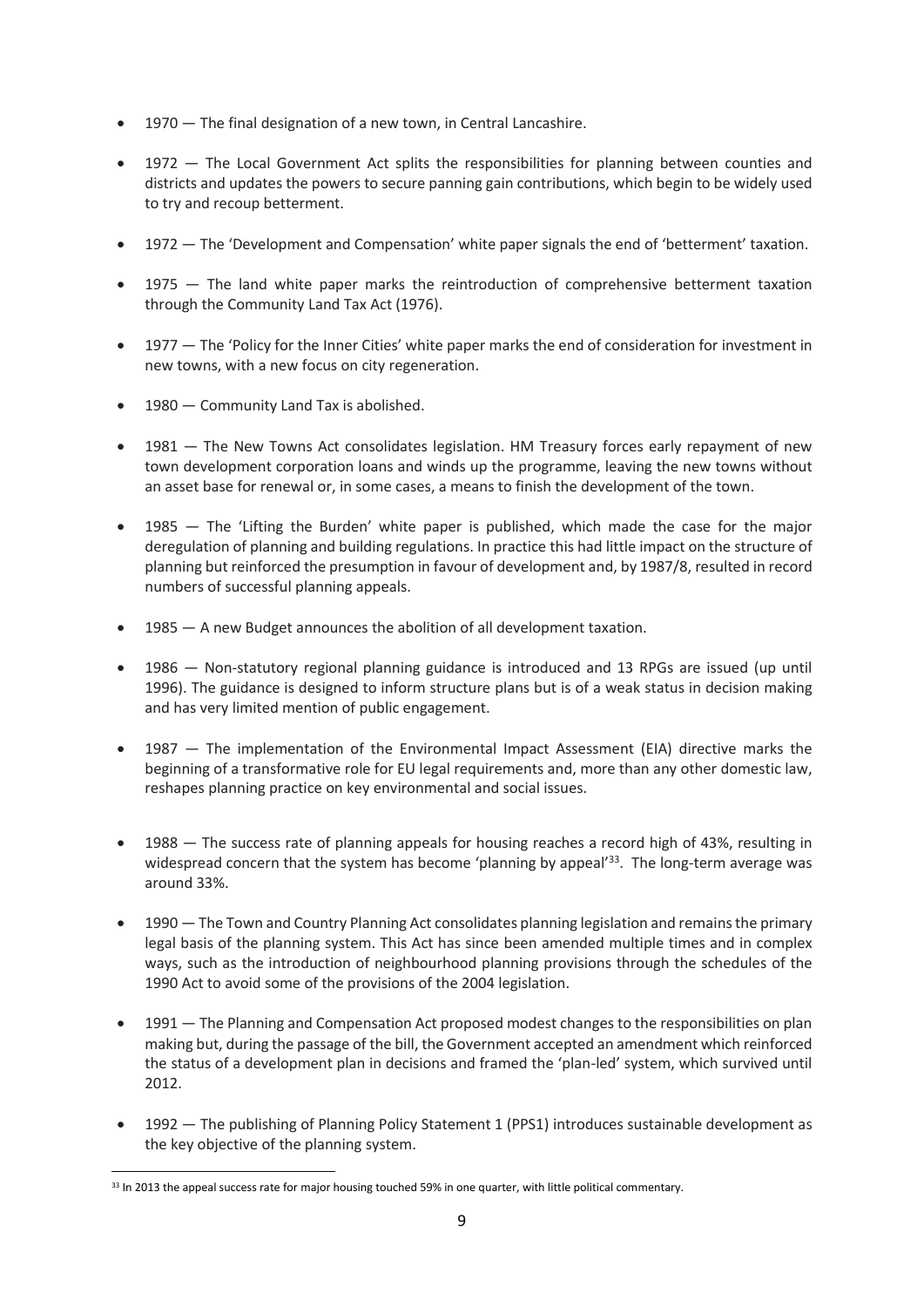- 1997 A redraft of PPS1 removes the language of the presumption in favour of development and replaces it with a reinforcement of the presumption in favour of the plan.
- 1998 The UK signs the Aarhus Convention, creating obligations on access to information, participation and access to justice. Aarhus remains a significant blueprint for citizens' rights in planning decision-making.
- 1999 The Greater London Authority Act establishes powers for London which shape a unique planning system with a strategic element which survives until the end of regional planning in 2011. How London engages with the rest of the South-East region remains a key issue.
- 2002 A white paper on the reform of planning follows a number of departmental papers focusing principally on the slow pace of plan coverage and concerns over housing numbers.
- 2004 The Planning and Compulsory Purchase Act abolishes structure plans and introduces statutory regional plans and local development frameworks. The act retained the split of planning function in two tier areas. The intention was that regional plans would become accountable through regional assemblies, but this part of the package failed. Statutory regional planning had an effective life of five years.
- 2008 The Planning Act introduces the major infrastructure planning regime and the Infrastructure Commission. The commission was operational for three years before being abolished in 2011. The 2008 regime for major infrastructure is a separate legal framework to town and country planning law.
- 2010 The publication of 'Open Source Planning' by the Conservative party signals a major shift towards deregulation, abolition of regional plans and the introduction of neighbourhood plans.
- 2010 There is widespread abolition of bodies supporting the planning endeavour in England, such as the Sustainable Development Commission, the Royal Commission on Environmental Pollution and the National Planning and Housing Advice Unit.
- 2011 The Localism Act signals the formal abolition of regional plans and reintroduces the local plan format. The act creates neighbourhood plans as a formal part of the development framework. Other secondary legislation temporarily relaxes PD rights on the conversion of rural buildings commercial and office uses to residential use with a 'light-touch' prior approval process.
- 2012 Planning Policy Statements and all other technical guidance are repealed by the National Planning Policy Framework (NPPF). The framework reintroduces a 'presumption in favour' which is framed in unprecedented language to make the proving of harm that might result from a development much more onerous. The impact of the NPPF will be discussed in more detail in the next paper, but the NPPF uses policy to effectively undermine the statutory obligation for a plan-led system. The NPPF viability test also effectively empowers the developer of land to strike down any policy which compromised their development profit. The role of the public interest in planning is now unclear.
- 2016 The Housing and Planning Act introduces Permission in Principle, the Brownfield Register and further secondary legislation signalling that the relaxation of PD rights is permanent.
- 2017 The Neighbourhood Planning Bill strengthens the weight of neighbourhood plans, introduces changes to compulsory purchase and enables locally-led New Town Development Corporations.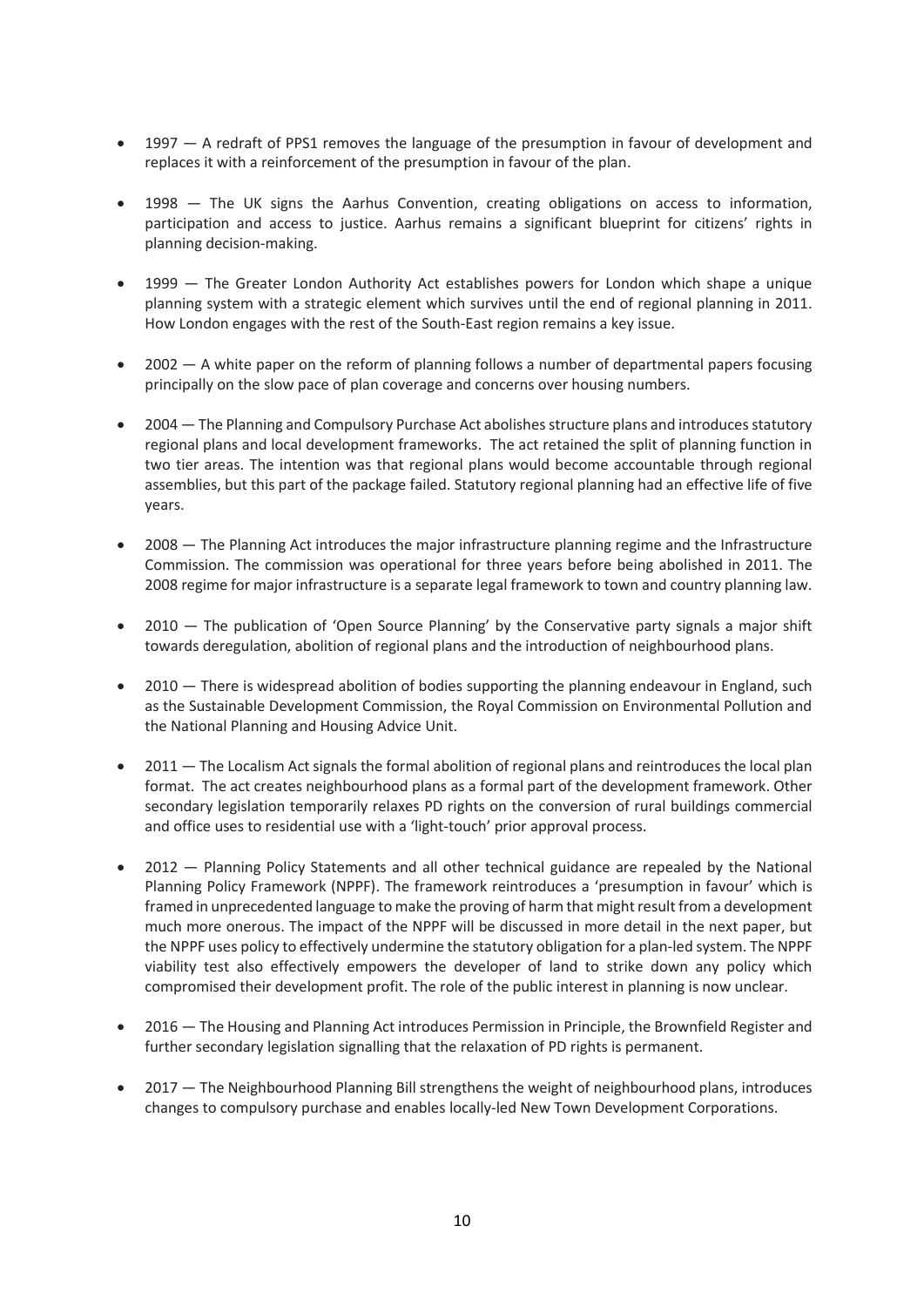- 2017 The election of metro mayors marks the continued progress of devolution and the creation of combine authorities. Each devolution deal gives bespoke powers to CA and Mayors so that the planning framework in England becomes a mosaic of differing regimes.
- 2017 The housing white paper introduces a new legal requirement to have a joint, high-level strategic plan based on the limited issues set out in paragraph 156 of the NPPF. There is no requirement for any other form of local plan but it allows discretion to prepare local plans and neighbourhood plans (see separate TCPA briefing for full details).

# **What does the contemporary system look like?**

Background Paper 1 gives a broad indication of the growing concerns over the planning system. The TCPA has produced a number of publications cataloguing the deregulation of the planning system since 2010. These reports conclude that the system is now at a historically low ebb in terms of its reputation, powers and capacity. The TCPA has applied an outcome test to the reforms in terms of place making and empowerment. The Government has applied a different test based largely on the importance of construction for the UK economy and on ensuring that planning provides for an increase in the allocation of housing units. Following the first meeting of the review in May 2017, the secretariat will produce a further background paper on a more detailed 'state of the system'. The necessity of a separate paper is driven by the continuous reform of the system seen since 2010, with multiple legal and policy changes to all aspects of the system.

| 1947                                   | 2017                                                                                                                 |
|----------------------------------------|----------------------------------------------------------------------------------------------------------------------|
| <b>Comprehensive land use control</b>  | In theory, the scope of planning remains unchanged despite calls by                                                  |
|                                        | the 2002 Royal Commission on Environmental Pollution report for                                                      |
|                                        | the expansion of planning to deal with wider agricultural land use                                                   |
|                                        | on issues such as climate change. In practice, permitted                                                             |
|                                        | development has significantly reduced control of land uses in urban                                                  |
|                                        | and rural areas.                                                                                                     |
| <b>Nationalised development rights</b> | In theory, these remain intact but, in practice, permitted                                                           |
|                                        | development rights have handed back the full value of development                                                    |
|                                        | rights to developers (there is no requirement to pay CIL or Section                                                  |
|                                        | 106 on PD schemes).                                                                                                  |
| <b>Comprehensive land taxation</b>     | No mechanism for betterment tax and ad-hoc methods of collecting                                                     |
|                                        | development values through CIL or 106.                                                                               |
| <b>Locally accountable</b>             | Planning operates in 340 local planning authorities in England. The                                                  |
|                                        | system can be charitably described as a 'mosaic' which is shaped by                                                  |
|                                        | local government structures and, in particular, the split of planning                                                |
|                                        | responsibilities between county councils and districts in two tier                                                   |
|                                        | areas and by devolution. London's planning system is unique, and                                                     |
|                                        | planning powers are being cast down to combined authorities, but                                                     |
|                                        | large parts of England will now not be part of combined authorities.                                                 |
|                                        | In relation to the development plan, the 1,700 parish and<br>neighbourhood forum neighbourhood plans also need to be |
|                                        | considered. These are a new form of planning authority with                                                          |
|                                        | radically different forms of local accountability.                                                                   |
| <b>Discretionary decision making</b>   | The introduction of 'permission in principle' where plan allocations                                                 |
|                                        | and Brownfield Register site allocations automatically have                                                          |
|                                        | permission in principle marks a major new introduction of a form of                                                  |
|                                        | hybrid zonal-planning into the otherwise discretionary system.                                                       |
|                                        |                                                                                                                      |

However, one potentially useful reflection for the review processis to assess the state of the system against the objectives of 1947 planning settlement.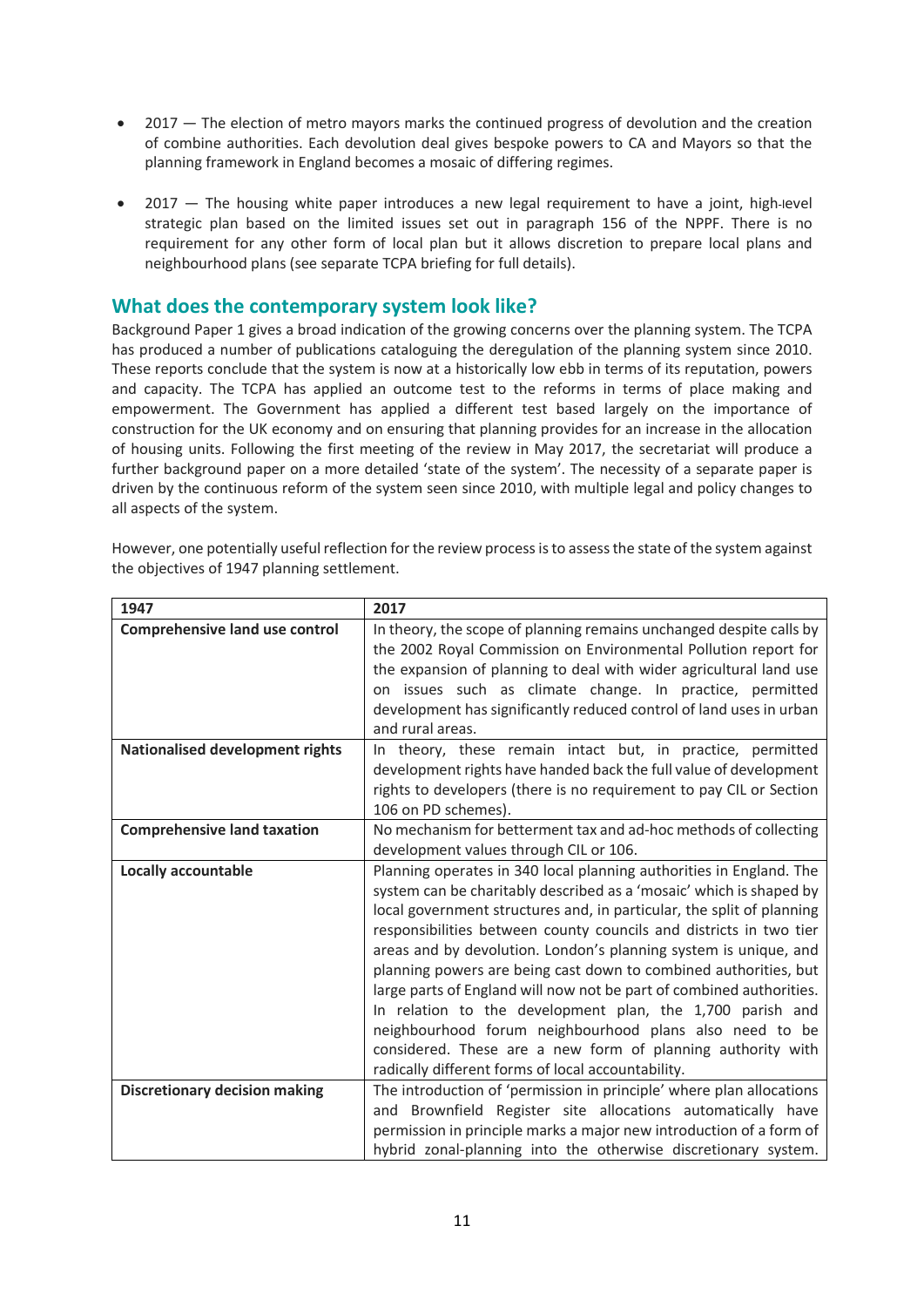|                                      | Since this only applies to housing and does contain a second stage   |
|--------------------------------------|----------------------------------------------------------------------|
|                                      | of detail, it's extremely hard to judge the consequences.            |
| <b>Central supervision</b>           | There has been a growing tendency for much more national             |
|                                      | guidance for LPAs. Legislative change has empowered the weight of    |
|                                      | this guidance in decision-making. This, coupled with increased       |
|                                      | reserve powers for the Secretary of State to intervene on multiple   |
|                                      | issues of 'under performance' means that there is now more           |
|                                      | centralised control of LPA planning function than at any other time  |
|                                      | in post-war period.                                                  |
| Positive use of NTDC for large scale | Ironically, given the description above, the clearly defined central |
| growth                               | powers on the delivery of new settlements have not been used since   |
|                                      | 1970.                                                                |

### **Conclusions**

Any summary of the history of the planning system will miss significant parts of the story and the nuances of how change originally came about. Focusing on the formal reviews and the policy and legal changes to the system tends to underplay other important forces which have shaped planning. The rise and fall of how people regard the professional planner, the rise of community protest, the retrenchment of local Government, and the broader fate of the planning academy and of planning education, both of which face very serious challenges around their survival.

With these other factors in mind, and despite the limitations of this paper, there are some headline lessons which flow out of this historic experience and are insightful in the case for further reform:

- The broader civil society consensus around the need for planning has fragmented, and many people are simply unclear about what the system is for. While the objectives of the 1947 planning system were clear and ambitious, the legislation emphasised process and assumed a political consensus about the purpose of planning. This lack of a consistent and clear statutory purpose has not helped encourage public understanding.
- The case for planning was founded on two primary factors: (1) that land is a public good and that an unregulated market produces poor outcomes for people's personal welfare and the environment and economic efficiency of society and (2) the positive desire to create high-quality place making to promote the health and happiness of society. Neither of these two assumptions have underpinned recent planning reform.

Underneath these broad trends are some perennial issues which reforms have consistently failed to deal with. They are as follows:

- the structure, content and format of the development plan;
- the status of the development plan and the balance between discretion and zonal planning systems;
- the institutional framework for planning and particularly the fragmentation of responsibilities between different parts of local Government;
- the failure to agree on lasting strategic planning and the failure of voluntary approaches;
- the assumption that after 1970 local planning could manage major demographic change without the use of the new towns approach;
- the continuing tension between central direction, local direction and community participation, with LPA planning powers subject to more control by the centre now than at any time since the war. The power of the individual citizen over planning decision-making remains confused;
- the failure to deal with the betterment and land tax question in a way which commands lasting political consensus and the reliance now on ad-hoc, confused and often regressive mechanisms through Section 106 and CIL; and